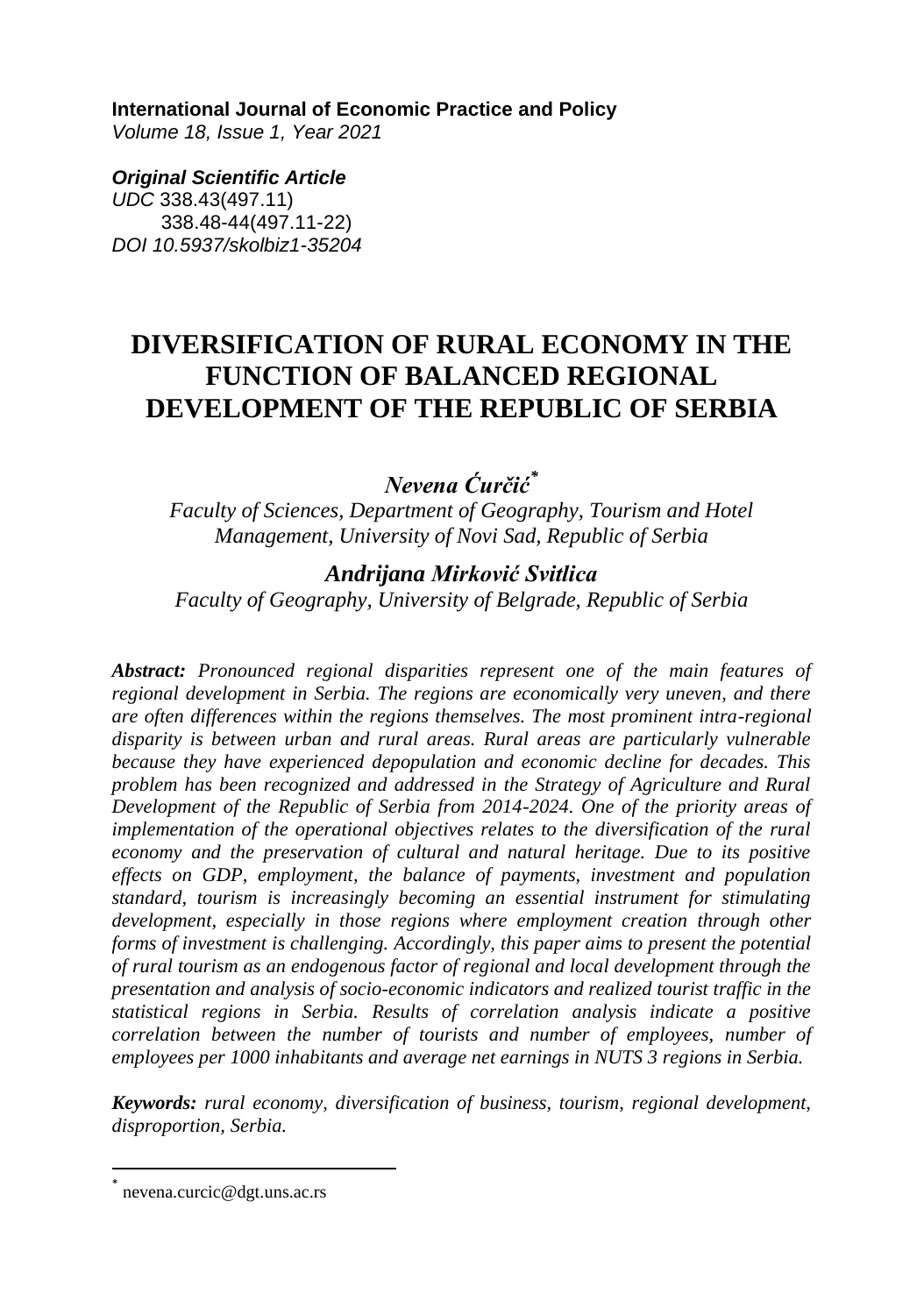*JEL classification: C49, O18, Q19, R58, Z32*

# **DIVERZIFIKACIJA RURALNE EKONOMIJE U FUNKCIJI REGIONALNOG RAZVOJA REPUBLIKE SRBIJE**

*Sažetak: Izražene regionalne disproporcije predstavljaju jedno od glavnih obeležja regionalnog razvoja u Srbiji. Regioni su ekonomski međusobno veoma neujednačeni, a često su prisutne razlike i unutar samih regiona. Intraregionalna neujednačenost je snažno izražena na relaciji selo - grad, gde se kao posebno ugrožena izdvajaju ruralna područja koja su izložena višedecenijskim depopulacionim kretanjima i padu privredne aktivnosti. Ovaj problem je prepoznat i obrađen u Strategiji poljoprivrede i ruralnog razvoja Republike Srbije za period od 2014. do 2024. godine, u kojoj se jedno od prioritetnih područja sprovođenja operativnih ciljeva odnosi upravo na diverzifikaciju ruralne ekonomije i očuvanje kulturne i prirodne baštine. U radu se posebno ističe značaj turizma kao delatnosti koja, usled svojih pozitivnih efekata na BDP, zaposlenost, platni bilans, investicije i standard stanovništva, sve češće postaje ključni instrument podsticanja razvoja, posebno u onim regionima u kojima je kreiranje zaposlenosti putem drugih vidova investicija teže ostvarivo. U skladu s navedenim, cilj rada je da se kroz prikaz i analizu socioekonomskih indikatora i ostvarenog turističkog prometa u statističkim regionima u Srbiji ukaže na potencijal ruralnog turizma kao endogenog faktora regionalnog i lokalnog razvoja. Rezultati korelacione analize ukazuju na pozitivnu korelaciju između broja turista i broja zaposlenih, broja zaposlenih na 1000 stanovnika i prosečne neto zarade u NUTS 3 regionima u Srbiji.*

*Ključne reči: ruralna ekonomija, diverzifikacija poslovanja, turizam, regionalni razvoj, disproporcija, Srbija*

### **1. INTRODUCTION**

Uneven regional development is one of the most significant problems in Serbia, and as such, it should occupy a central place in the development policy of our country. Nevertheless, after the attempt to define regions in the Spatial Plan of the Republic of Serbia in 1996, this issue has not been adequately treated for a long time. This problem was finally addressed in 2007 when the Strategy of Regional Development of Serbia from 2007 to 2012 (2007) was adopted. For the first time, the main priorities of the regional development were defined comprehensively and the path to their realization. This Strategy provides the basis for encouraging the balanced regional development of Serbia by raising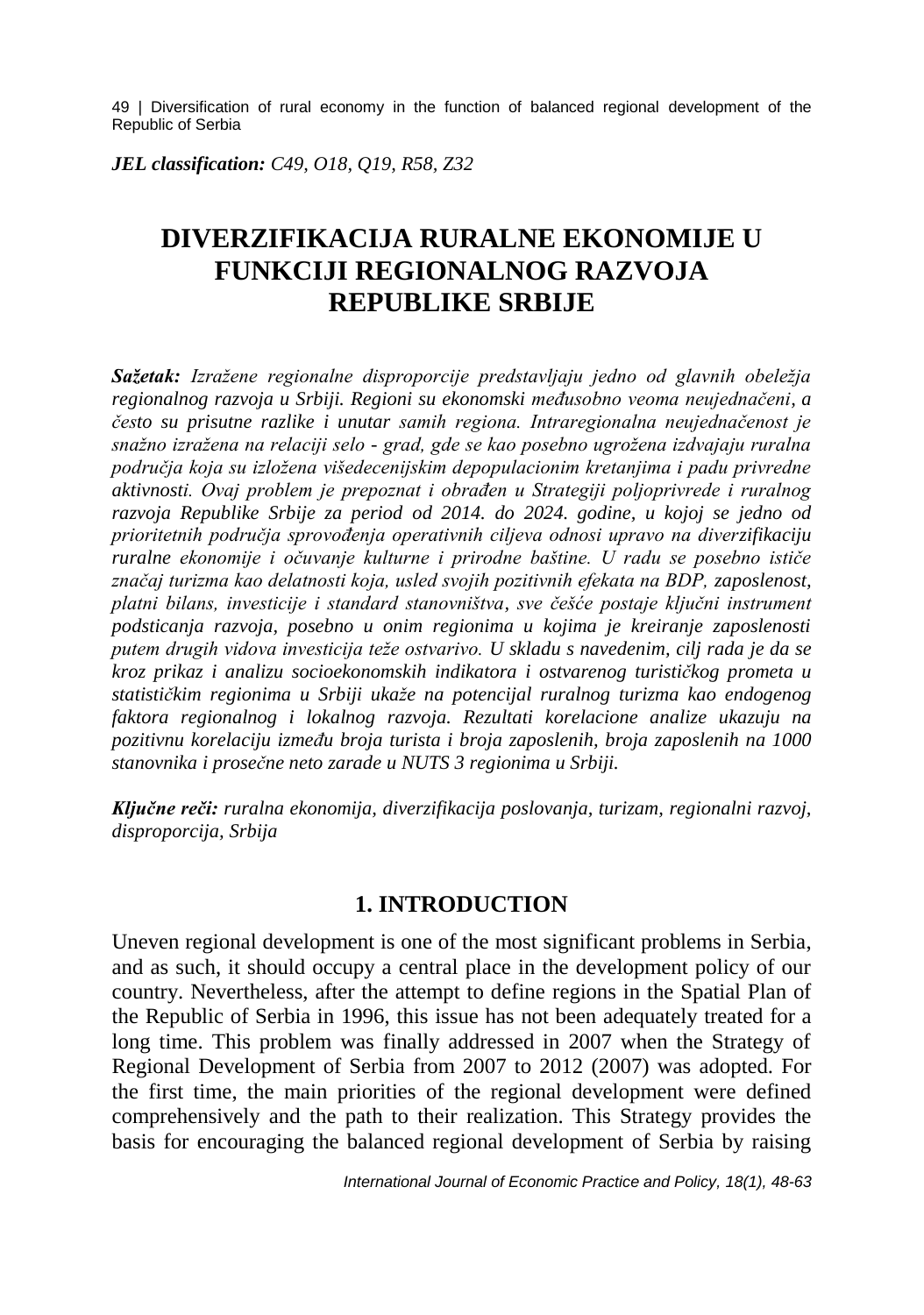regional competitiveness, reducing regional inequalities and poverty, and building regional institutional infrastructure. The Law on Regional Development from 2009 and its amendments <sup>†</sup> defined five economic-statistical NUTS-2 regions and 30 NUTS-3 areas, which confirmed the work on reducing very pronounced regional disparities, particularly apparent in the village-city relation.

Rural areas that experienced depopulation and economic decline stand out as particularly endangered. The development of tertiary activities to diversify economic activities and create additional income for rural households is one of the ways to retain and bring the population back to rural areas. As an activity that positively affects GDP, employment, the balance of payments, investments, and the standard of living, tourism has great potential as an instrument to reduce regional inequalities.

This paper aims to present the potential of rural tourism as an endogenous factor of regional and local development through the presentation and analysis of socio-economic indicators and realized tourist traffic in the statistical regions in Serbia. Accordingly, defined hypotheses will be tested using correlation analysis.

This paper consists of five parts. In addition to the introduction and conclusion, the second section provides insight into the theoretical background of sustainable rural development and tourism. In contrast, the third section presents the analysis of regional disparities and tourism indicators in Serbia. The fourth section contains the research methodology and obtained results.

# **2. THEORETICAL BACKGROUND**

## **2.1. SUSTAINABLE RURAL DEVELOPMENT**

Sustainable rural development is a multidimensional concept which entails synergetic harmonization of economic, social, and environmental aspects. The essence of sustainable rural development as a concept is to improve the quality of life while satisfying and strengthening socio-economic aspirations, protecting the environment and preserving natural resources. Economic growth, improvement of social conditions and preservation of natural values are equally important functions in sustainable rural development. Therefore, endogenous and exogenous resources should be used to develop these three aspects,

 $\overline{\phantom{a}}$ 

<sup>†</sup> see Law on Regional Development (2009), Law on Amendments to the Law on Regional Development (2010)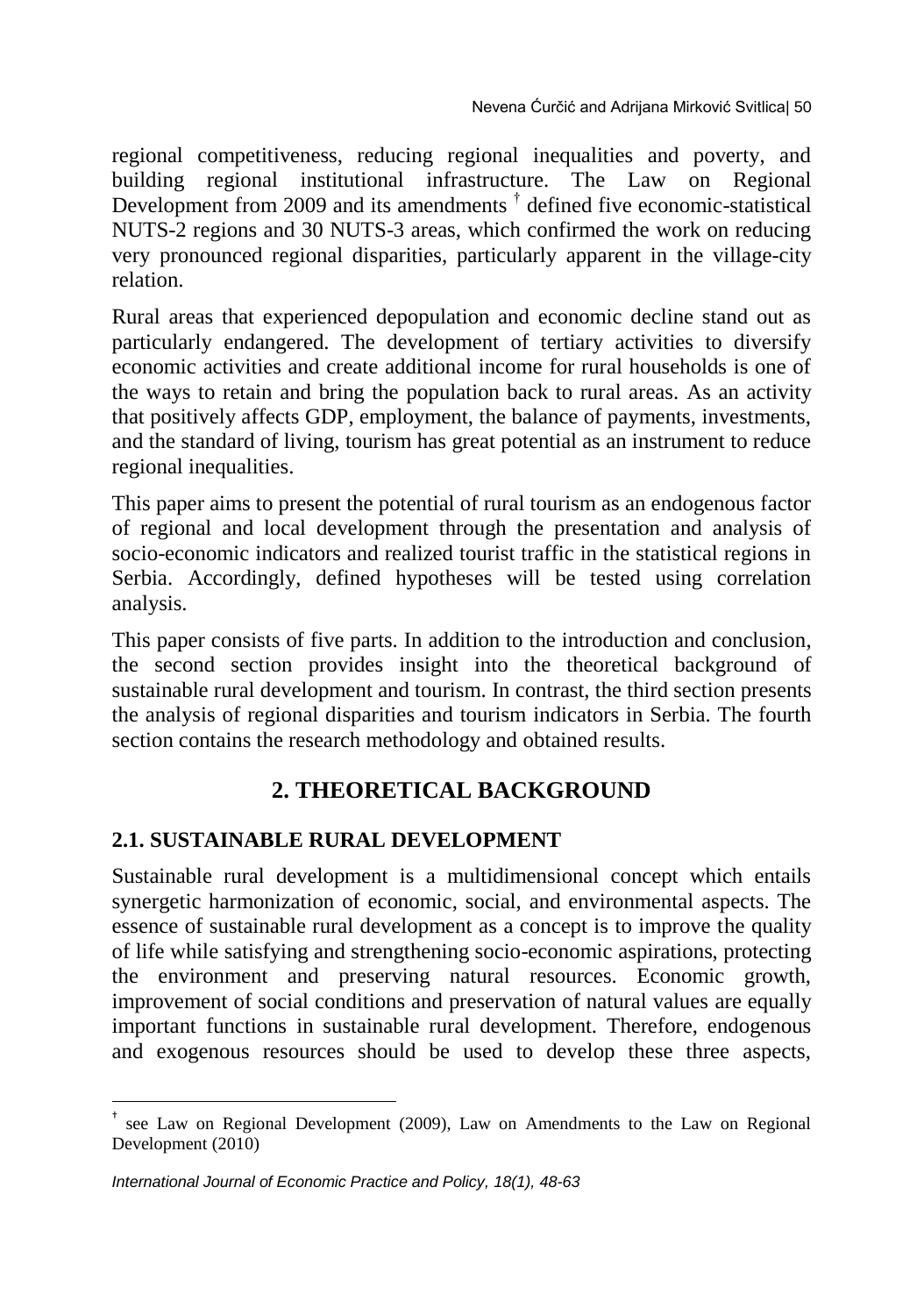integrate them properly, and balance the need to preserve and improve rural specificities and diversity (Sarić, 2016; Pugliese, 2001; Long & Van der Ploeg, 1994).

Although agriculture is still the primary activity on which sustainability is based in rural areas, its development requires a differentiated approach and activation of other activities that are not directly related to agricultural production. A gradual shift from a sectoral to a spatial focus is affecting the rural economy resulting in a progressive detachment from the exclusive production of food and fiber and in a concomitant increasing reliance on a service economy tailored to meet the new needs of urban society (Lowe, 1996). Although it is not to be expected that agricultural activities will be complementary to all activities in rural areas, agriculture can still have a pivotal and catalyzing part in meeting other equally relevant demands placed on the countryside: rural tourism, the preservation of rural landscapes and traditions, environmental education, the production of healthy, typical food. "Thus, the diversification of the rural economy and agricultural pluriactivity are important developing trends, which can be strategically devised to transform urban-rural geographical adjacency into sustainable multifunctional linkages" (Pugliese 2001, p.114).

## **2.2. TOURISM AND RURAL DEVELOPMENT**

The idea of the positive impact of tourism on rural development by the OECD Tourism Committee, supported by the positive effects of global tourism, emerged in the late 1980s. Support to rural areas that have been exposed to decades of population loss and declining incomes in the agricultural sector (households) is seen through the creation of adequate tourism strategies that can support development in rural areas as a complementary activity. This attitude is explained by the fact that during the period of the greatest devastation of rural areas, tourist activity at the global level experienced a tremendous expansion, with the number of tourists and the income from their travels increasing from year to year. For this reason, tourism is considered an endogenous factor that can stimulate regional and local development and generate economic growth. Many authors believe that tourism development can improve the economic situation in rural areas (Hall & Brown, 2000; Ploeg & Renting, 2000; Viljoen & Tlabela, 2007; Cabrini, 2002; Blaine & Golan, 1993; Dernoi, 1991; Mortan, 2006). Tourism can have a significant impact on the economic, social, functional and physiognomic structure of rural areas (Pavlović & Kovačević-Berleković, 2018).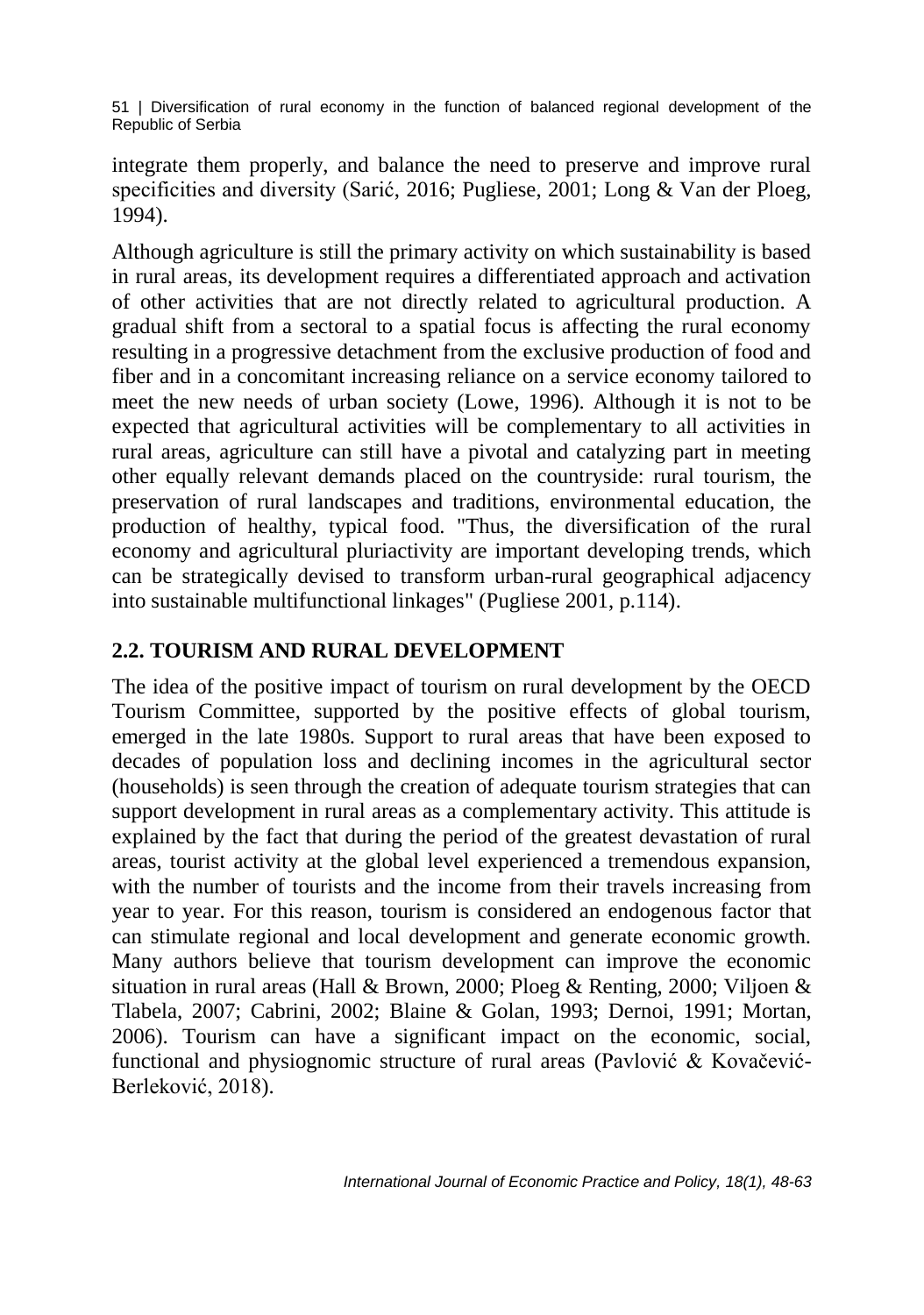One of the first definitions of rural tourism was proposed by the European Commission in 1986: "Rural tourism is a broad concept which covers not only farm tourism or agri-tourism - i.e., accommodation provided by farmers - but all tourist activities in rural areas. This type of tourism is attractive to city dwellers in search of restful country holidays and, if better known, could expand and contribute to a better seasonal and geographical distribution of tourism (since it is less dependent on the weather than is mass tourism)" (EC, 1986, p.10).

In essence, we can say that rural tourism should be (OECD, 1994, p.14):

- located in rural areas:
- based on the specific characteristics of rural areas small businesses, open space, contact with nature, traditional societies and traditional activities;
- rural in scope in terms of buildings and settlements which means mostly smaller in scope;
- traditional character, slow and sustainable growth, connected with local families, all for the long-term well-being of the area;
- sustainable its development should help preserve the specific rural character of the environment and be sustainable in the use of resources. Rural tourism should be seen as a potential means of conservation and sustainability, rather than a means of urbanization and development, and
- diverse, representing a complex pattern of the rural environment, economy and history.

The following is a classification of vacations (trips) in predominantly rural and urban areas, with a broad transitional category (Table 1). These vacations are associated with staying in nature and increased sports and recreational activities.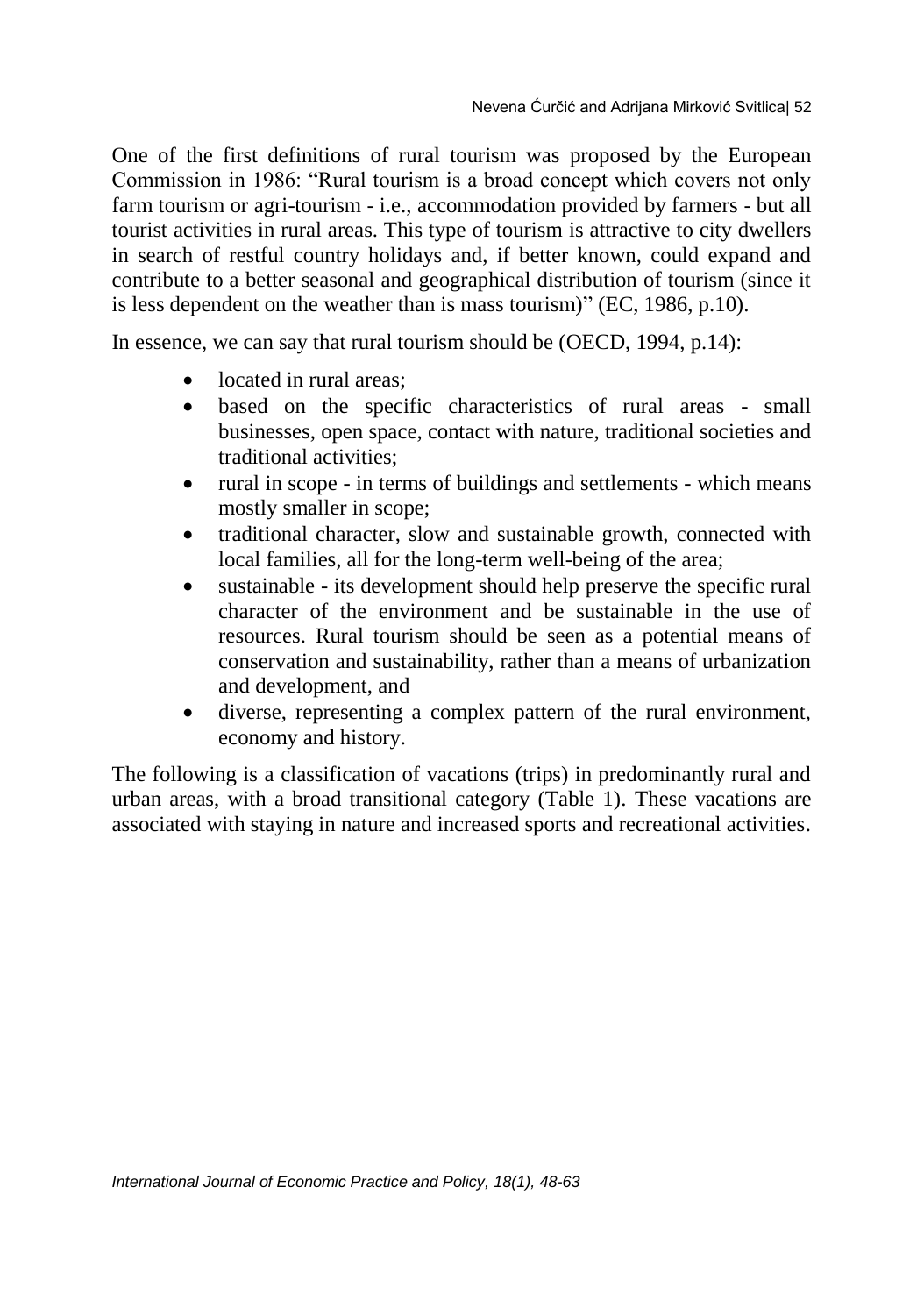#### Table 1

| <b>Holidays which are</b><br>usually specifically rural                              | Holidays which may<br>be rural or urban/resort<br><b>hased</b>                     | Holidays which are usually<br>specifically urban/resort<br><b>based</b>                         |  |
|--------------------------------------------------------------------------------------|------------------------------------------------------------------------------------|-------------------------------------------------------------------------------------------------|--|
| Walking                                                                              | Swimming                                                                           | City sightseeing                                                                                |  |
| Climbing                                                                             | Low/medium<br>intensity<br>beach holidays                                          | Shopping                                                                                        |  |
| "Adventure" holidays/wilderness<br>holidays                                          | Medium intensity downhill<br>skiing                                                | High-intensity beach holidays                                                                   |  |
| Canoeing                                                                             | Sports requiring man-made<br>infrastructure of a semi-<br>natural type, e.g., golf | High-intensity<br>downhill<br>skiing                                                            |  |
| Rafting                                                                              | Cuisine-based holidays                                                             | Urban<br>heritage/culture<br>holidays                                                           |  |
| Cross-country skiing                                                                 | General heritage holidays                                                          | Zoological gardens                                                                              |  |
| Snow-shoe tours                                                                      | Conservation holidays                                                              | Health resorts                                                                                  |  |
| Low intensity<br>downhill skiing                                                     | <b>Educational holidays</b>                                                        | Industrial tourism                                                                              |  |
| Nature study in outdoor settings,<br>including<br>bird-watching,<br>photography etc. | Cultural festivals                                                                 | Major<br>conferences/conventions                                                                |  |
| Hunting                                                                              | Craft holidays                                                                     | Entertainment<br>holidays/gambling                                                              |  |
| Cycling/Cycle touring                                                                | Camping                                                                            | <b>Resort holidays</b>                                                                          |  |
| Horse riding                                                                         | Sightseeing/Touring                                                                | Sports requiring man-made<br>infrastructure,<br>e.g.,<br>international<br>arena-based<br>events |  |
| Landscape appreciation                                                               | Small/medium-sized<br>conferences/conventions                                      |                                                                                                 |  |
| Rural heritage Studies                                                               | Sailing/cruising                                                                   |                                                                                                 |  |
| Small town/village touring                                                           | Sea angling                                                                        |                                                                                                 |  |
| Relaxation holidays requiring a<br>rural milieu                                      |                                                                                    |                                                                                                 |  |
| Small scale                                                                          |                                                                                    |                                                                                                 |  |
| conventions/conferences                                                              |                                                                                    |                                                                                                 |  |
| Rural festivals                                                                      |                                                                                    |                                                                                                 |  |
| River and canal angling                                                              |                                                                                    |                                                                                                 |  |
| Sports requiring natural settings,<br>e.g. orienteering                              |                                                                                    |                                                                                                 |  |

*Note.* Taken from *Tourism strategies and rural development*. OECD (1994), Paris, p.14.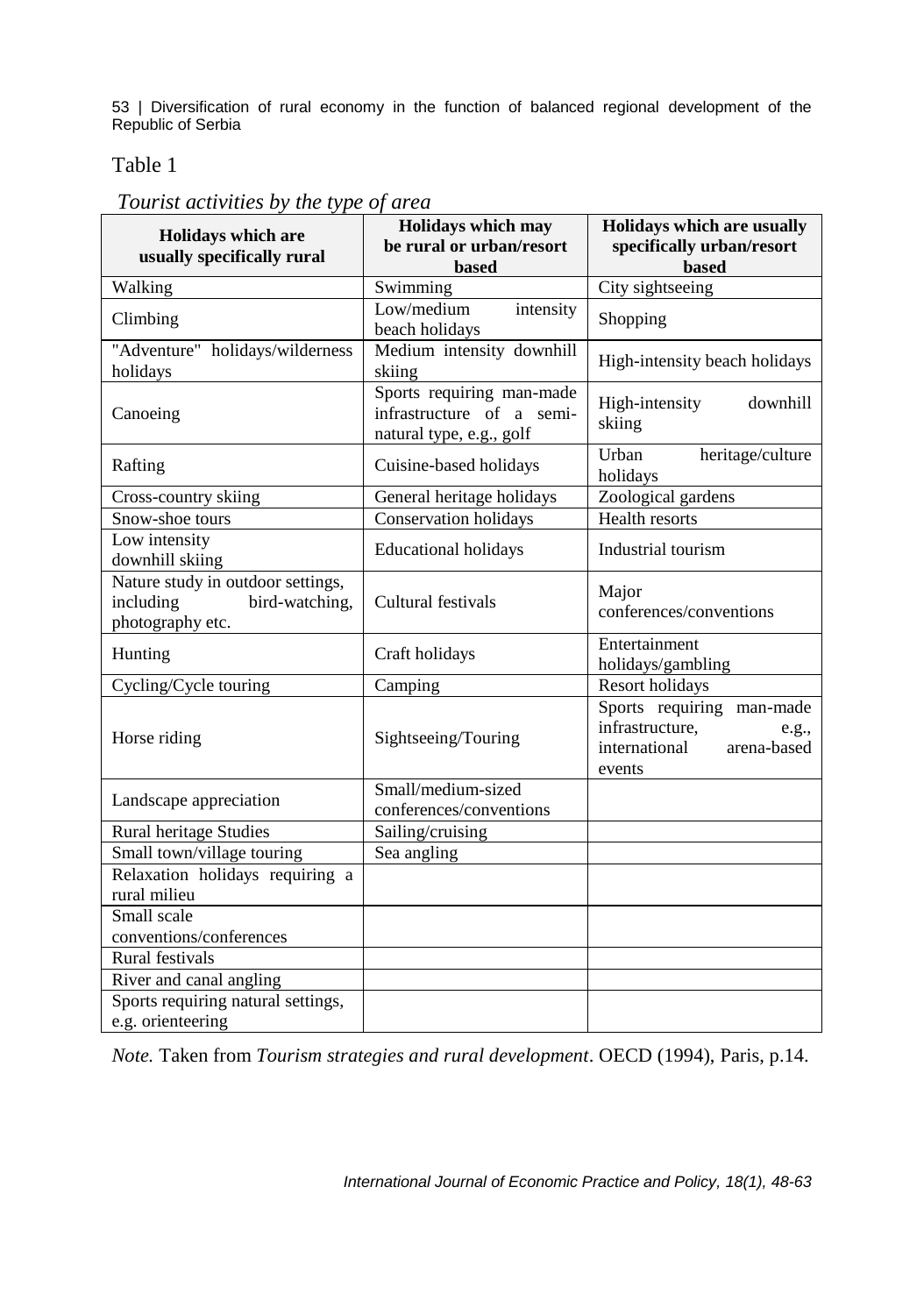# **3. REGIONAL DISPARITIES AND RURAL TOURISM IN THE REPUBLIC OF SERBIA**

According to Eurostat urban-rural classification, rural areas occupy about 80% of the territory of the Republic of Serbia, with more than 60% of the total population living in these rural areas (Statistical Office of the Republic of Serbia, 2020). The transition and economic downturn, which left significant consequences for the entire country, had a particularly negative impact on rural areas. The process of demographic depopulation, already started after World War II, was further accelerated by current events. This resulted in an aging population, poorer qualification structure, low productivity resulting from agriculture as the dominant activity, high unemployment rates, and a low share of rural areas in the country's total GDP. One way to retain and bring the population to rural areas is to develop the tertiary sector to diversify economic activities and create additional income for rural households. Analyzing natural and anthropogenic tourist resources on the territory of Serbia, it is concluded that it has significant potential for the development of rural tourism. Wealth, preservation and attractiveness of natural resources, a large number of traditional agricultural households, the gradual growth of living standards of the local population, as well as the growing interest of the international tourism market in rural tourism experiences, are a fairly solid basis for rural tourism development throughout Serbia, especially in its southwestern and southeastern part. Among the most characteristic tourist products of rural tourism in Serbia are agro tourism and rural experience in rural areas in different locations (western and eastern Serbia), eco-rural tourism (individual destinations throughout Serbia), combined forms of rural tourism and special interests (cycling tours) by rural areas, visits to local rural events (Manić, 2014, p.27). However, despite the rich resource base, it seems that rural tourism in Serbia has not reached the expected level of development. Non-recognition of the potential of rural tourism by the local population and local authorities, lack of funding and encouragement of entrepreneurial and innovative activities, turning to other mass forms of tourism, underdeveloped environmental awareness and fragmented rural estates are just some of the factors influencing poor development of rural tourism. Although Serbia possesses a diversified structure of attractiveness, this structure is not accompanied by an adequate profile of tourist products (Todorović & Bjeljac, 2009, p.455). The tourist product is largely limited by the insufficient knowledge and experience of the service providers and lack of funding, which have a limiting effect on organizing the service at a higher qualification level (Ćurčić, Mirković Svitlica, Brankov, Bjeljac, Pavlović & Jandžiković, 2021; Bjeljac, Brankov, Ćurčić & Milanović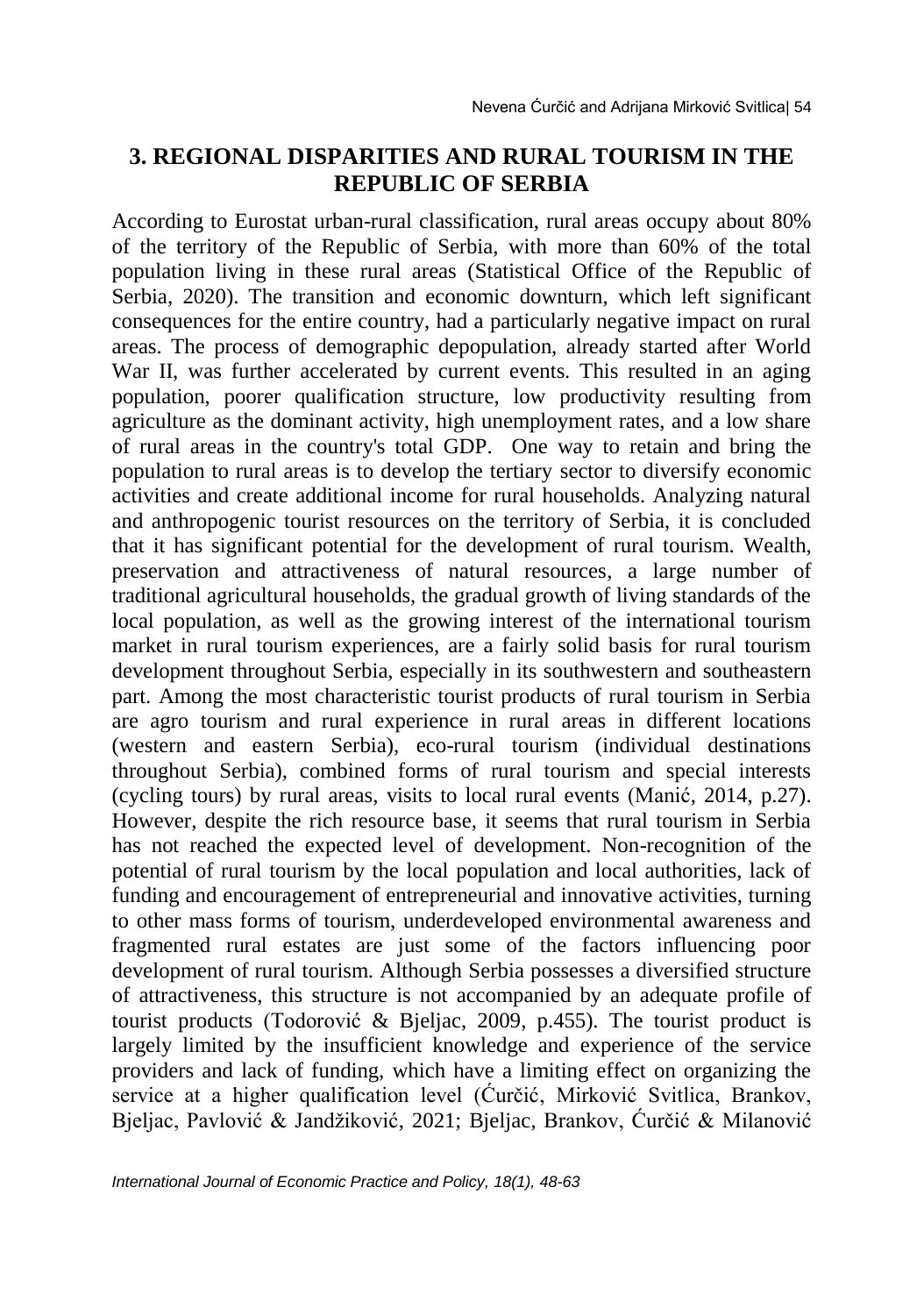Pešić, 2020). Rural tourism is becoming the main tool for revitalizing and mobilizing the rural environment with an emphasis on the sustainability of the economy and society (Ćurčić, Bjeljac, Terzić & Mirković, 2018; Vujko, Petrović, Dragosavac, Ćurčić & Gajić, 2017). The positive effects of rural tourism are realized by increasing local production and the protection of rural areas.

Table 2 and Table 3 below present socio-economic indicators and realized tourist traffic in statistical regions in Serbia. These tables emphasize regional disparities and the potential of rural tourism as an endogenous factor of development in Serbia. For the purposes of this paper, the methodology of the European Commission for the urban-rural classification of NUTS-3 regions was applied. ‡

Table 2 shows the basic socio-economic indicators of the NUTS 3 regions in Serbia. Based on the analysis of the data, we can conclude that there is a pronounced polarization in development between Belgrade and the rest of the country. In addition to Belgrade, which according to the classification is the only urban region, the district Južnobačka, classified as an intermediate region, stands out in terms of the number of employees and average net earnings. Rural regions are traditionally at the back of all development factors, and the basic task of development policy should be to address this burning issue.

 $\overline{\phantom{a}}$ ‡ see http://ec.europa.eu/eurostat/statistics-explained/index.php/Urban-rural\_typology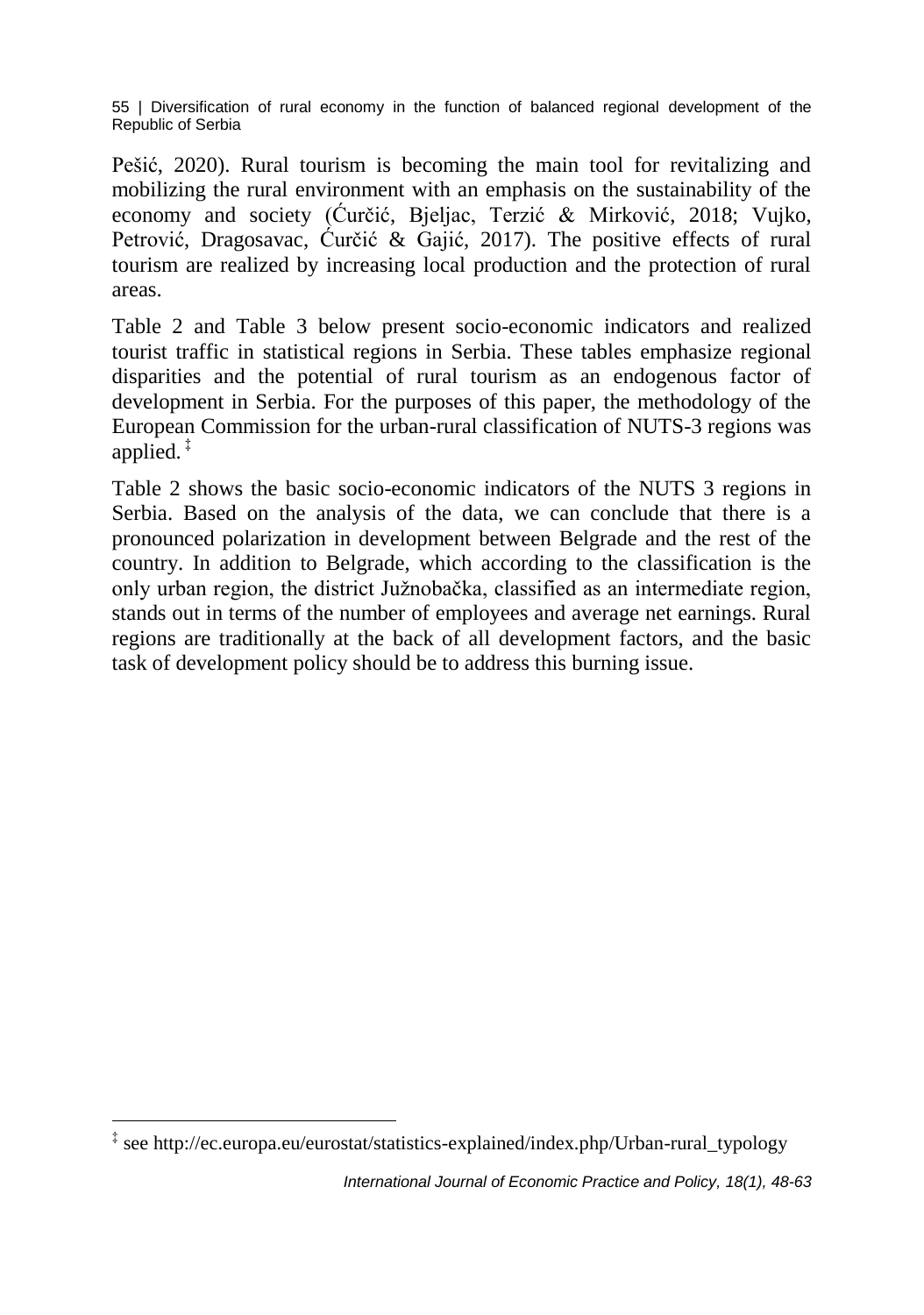| anie |  |
|------|--|
|------|--|

*Socio-economic indicators of NUTS 3 regions in Serbia*

| <b>Region</b>               | $\mathbf{1}$ | $\overline{2}$ | 3       | $\overline{\mathbf{4}}$ | 5              | 6     |
|-----------------------------|--------------|----------------|---------|-------------------------|----------------|-------|
| <b>REPUBLIC OF SERBIA</b>   | 88499        | 6945235        | 2173135 | 313                     | 3,8            | 54919 |
| <b>Urban regions</b>        |              |                |         |                         |                |       |
| Beogradski                  | 3234         | 1694056        | 631314  | 373                     | 3,9            | 68140 |
| <b>Intermediate regions</b> |              |                |         |                         |                |       |
| Južnobački                  | 4026         | 618829         | 210228  | 340                     | 3,9            | 55618 |
| Nišavski                    | 2728         | 360494         | 108798  | 302                     | 3,9            | 48963 |
| <b>Rural regions</b>        |              |                |         |                         |                |       |
| Zapadnobački                | 2488         | 171054         | 47272   | 276                     | 3,3            | 46924 |
| Južnobanatski               | 4246         | 277393         | 79814   | 288                     | 3,3            | 52278 |
| Severnobanatski             | 2328         | 135453         | 38507   | 284                     | 2,7            | 49138 |
| Severnobački                | 1784         | 178294         | 55807   | 313                     | 3,8            | 50291 |
| Srednjobanatski             | 3257         | 173873         | 52306   | 301                     | 2,5            | 50879 |
| Sremski                     | 3485         | 297197         | 93812   | 316                     | 2,7            | 48752 |
| Zlatiborski                 | 6140         | 265638         | 77740   | 293                     | 5,7            | 46800 |
| Kolubarski                  | 2474         | 162165         | 51364   | 317                     | 2,9            | 49951 |
| Mačvanskai                  | 3270         | 277560         | 79634   | 287                     | 2,8            | 45748 |
| Moravički                   | 3016         | 198490         | 63609   | 320                     | 4,1            | 47271 |
| Pomoravski                  | 2614         | 197361         | 50658   | 257                     | 3,8            | 44676 |
| Rasinski                    | 2668         | 221672         | 61500   | 277                     | 3,8            | 44707 |
| Raški                       | 3923         | 304478         | 72479   | 238                     | 6              | 44304 |
| Šumadijski                  | 2388         | 281277         | 85489   | 304                     | 3,8            | 50425 |
| Borski                      | 3507         | 111152         | 30293   | 273                     | 3,9            | 54977 |
| Braničevski                 | 3857         | 165635         | 43561   | 263                     | 3,8            | 51362 |
| Zaječarski                  | 3624         | 106100         | 26239   | 247                     | 4,8            | 45971 |
| Jablanički                  | 2770         | 198740         | 51941   | 261                     | 3              | 42518 |
| Pirotski                    | 2761         | 83699          | 23902   | 286                     | 4,1            | 50614 |
| Podunavski                  | 1250         | 184994         | 51774   | 280                     | 2,8            | 51125 |
| Pčinjski                    | 3520         | 196431         | 46617   | 237                     | $\overline{4}$ | 44468 |
| Toplički                    | 2231         | 83200          | 23137   | 278                     | 2,4            | 44688 |

*Note.* Data taken from *Municipalities and regions in Serbia, 2020*. Beograd: Statistical Office of the Republic of Serbia (2020), taken from http://webrzs.stat.gov.rs

*Legend*. **1**- Area km²; **2**- Population; **3**- Number of employees; **4**- Number of employees per 1000 inhabitants; **5**- Employees in accommodation and food services %; **6**- Average net earnings.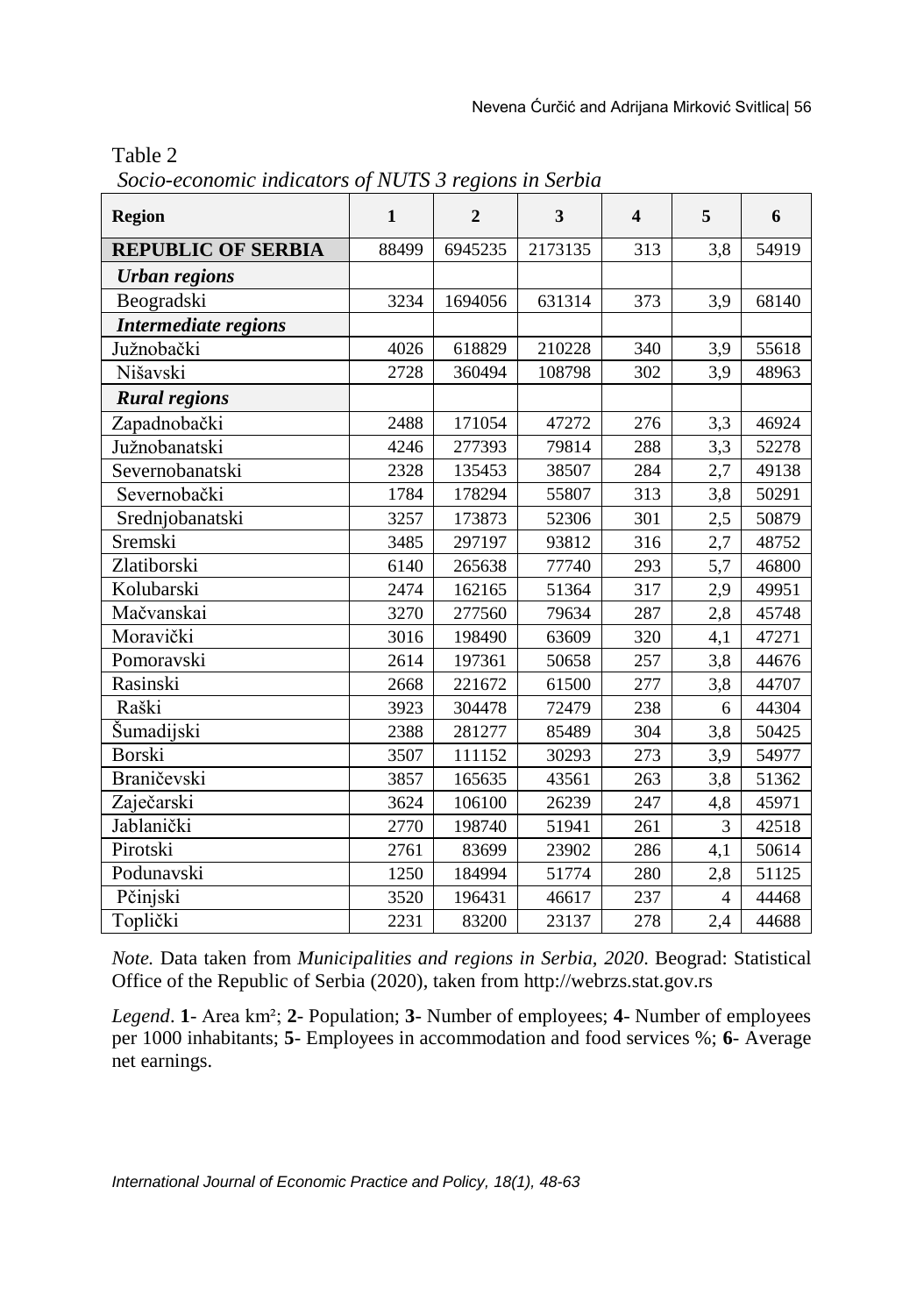#### Table 3

#### *Tourism indicators of NUTS 3 regions in Serbia*

| <b>Region</b>             | Number of<br>tourists | Number of<br>tourists % | <b>Number</b><br>of nights | Number of<br>nights % |
|---------------------------|-----------------------|-------------------------|----------------------------|-----------------------|
| <b>REPUBLIC OF SERBIA</b> | 3689983               | 100                     | 10073299                   | 100                   |
| <b>Urban regions</b>      |                       |                         |                            |                       |
| Beogradski                | 1258348               | 34,1                    | 2696832                    | 26,8                  |
| Intermediate regions      |                       |                         |                            |                       |
| Južnobački                | 253054                | 6,9                     | 502893                     | 5,0                   |
| Nišavski                  | 141537                | 3,8                     | 249626                     | 2,5                   |
| <b>Rural regions</b>      |                       |                         |                            |                       |
| Zapadnobački              | 24944                 | 0,7                     | 98398                      | 1,0                   |
| Južnobanatski             | 35085                 | 1,0                     | 140379                     | 1,4                   |
| Severnobanatski           | 34393                 | 0,9                     | 155491                     | 1,5                   |
| Severnobački              | 106800                | 2,9                     | 187548                     | 1,9                   |
| Srednjobanatski           | 23247                 | 0.6                     | 77301                      | 0,8                   |
| Sremski                   | 84134                 | 2,3                     | 222334                     | 2,2                   |
| Zlatiborski               | 394143                | 10,7                    | 1254020                    | 12,4                  |
| Kolubarski                | 70466                 | 1,9                     | 268186                     | 2,7                   |
| Mačvanskai                | 67227                 | 1,8                     | 266519                     | 2,6                   |
| Moravički                 | 92623                 | 2,5                     | 352171                     | 3,5                   |
| Pomoravski                | 27362                 | 0,7                     | 65774                      | 0,7                   |
| Rasinski                  | 58262                 | 1,6                     | 219629                     | 2,2                   |
| Raški                     | 453460                | 12,3                    | 1534221                    | 15,2                  |
| Šumadijski                | 96142                 | 2,6                     | 212946                     | 2,1                   |
| Borski                    | 88392                 | 2,4                     | 208655                     | 2,1                   |
| Braničevski               | 53319                 | 1,4                     | 133475                     | 1,3                   |
| Zaječarski                | 178848                | 4,8                     | 759748                     | 7,5                   |
| Jablanički                | 34579                 | 0,9                     | 116502                     | 1,2                   |
| Pirotski                  | 28720                 | 0,8                     | 48231                      | 0,5                   |
| Podunavski                | 21704                 | 0,6                     | 31957                      | 0,3                   |
| Pčinjski                  | 31678                 | 0,9                     | 89386                      | 0,9                   |
| Toplički                  | 31516                 | 0,9                     | 181077                     | 1,8                   |

*Note.* Data taken from *Municipalities and regions in Serbia, 2020*. Beograd: Statistical Office of the Republic of Serbia (2020), taken from http://webrzs.stat.gov.rs

From Tables 2 and 3 we can see that the tourist activity in Serbia is spatially unevenly distributed. However, the distribution of tourist activity among the districts still only partially coincides with their position in the overall economic,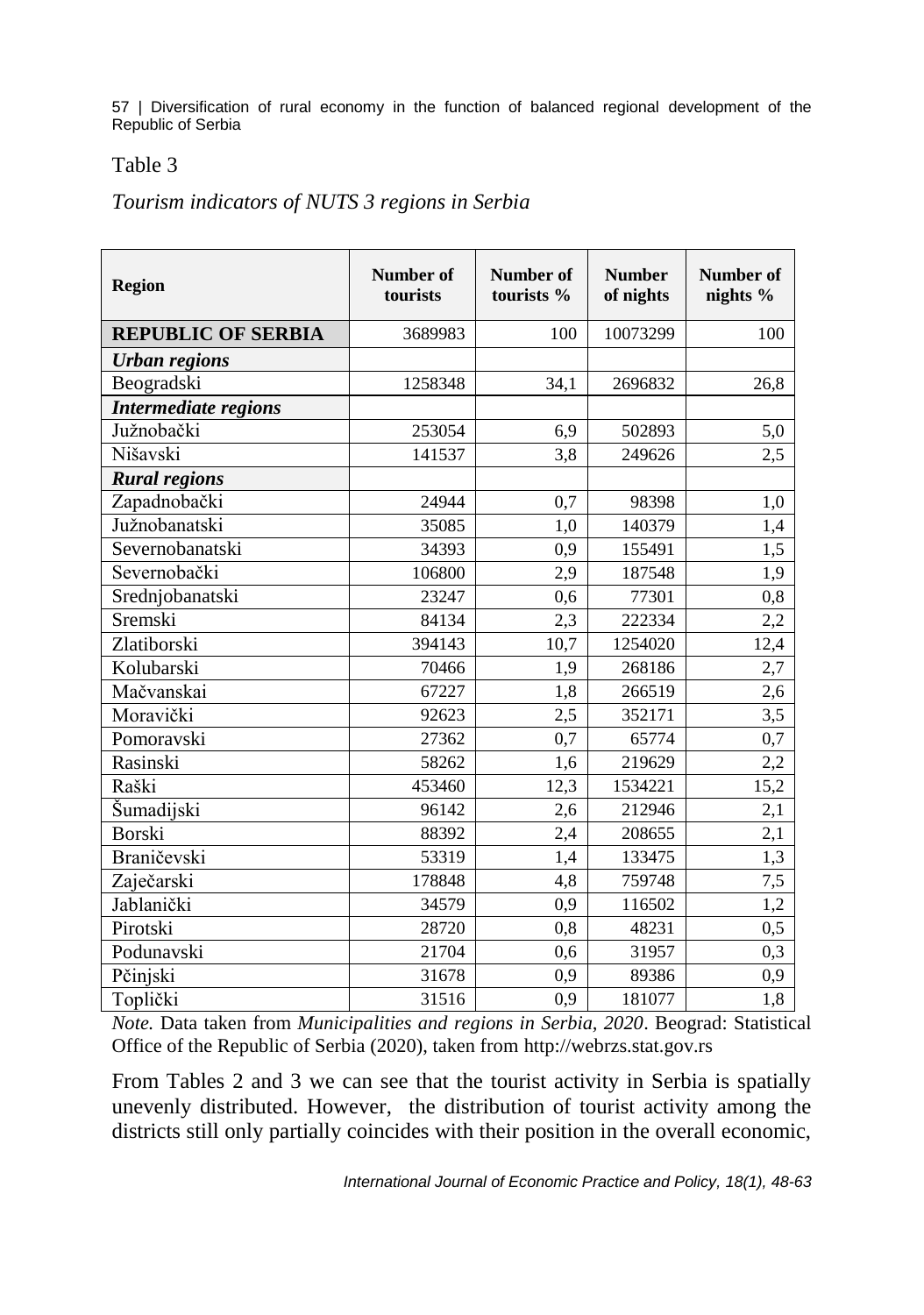educational and demographic development. Table 3 (on the total number of tourists and the number of overnight stays) shows that tourist activity in Serbia is concentrated in three areas - Belgrade, Zlatibor and Raška. The cumulative share of these three areas in the total number of tourists in Serbia is 57.1%, namely Belgrade 34.1%, Zlatibor 10.7 and Raška 12.3%. The situation with the number of overnight stays is similar. 54.4% of the total number of overnight stays in Serbia is realized in the mentioned areas, with the share of Belgrade decreasing at the expense of Zlatibor and Raška, where on average tourists stay longer - which is characteristic for mountain and spa tourism represented mainly in these areas.

# **4. RESEARCH METHODOLOGY AND RESULTS**

## **4.1. METHODOLOGY**

In order to analyze the significance of tourism activities for regional development, the following hypotheses are defined:

*Hypothesis 1* (**H1**): There is a positive, significant correlation between the number of tourists and the number of employees in NUTS 3 regions in Serbia.

*Hypothesis 2* (**H2**): There is a positive, significant correlation between the number of tourists and the number of employees per 1000 inhabitants in NUTS 3 regions in Serbia.

*Hypothesis 3* (**H3**): There is a positive, significant correlation between the number of tourists and average net earnings in NUTS 3 regions in Serbia.

Research is based on correlation analysis, and secondary data from the Statistical Office of the Republic of Serbia and publication *Municipalities and regions in Serbia, 2020,* were used. The data is shown in Table 2 and Table 3. The Statistical Package for Social Sciences, IBM SPSS 20.0 Statistics, was used for data processing.

### **4.2. RESULTS**

The tables below show correlation analysis results, where the correlation coefficient indicates the strength of the relationship between observed variables.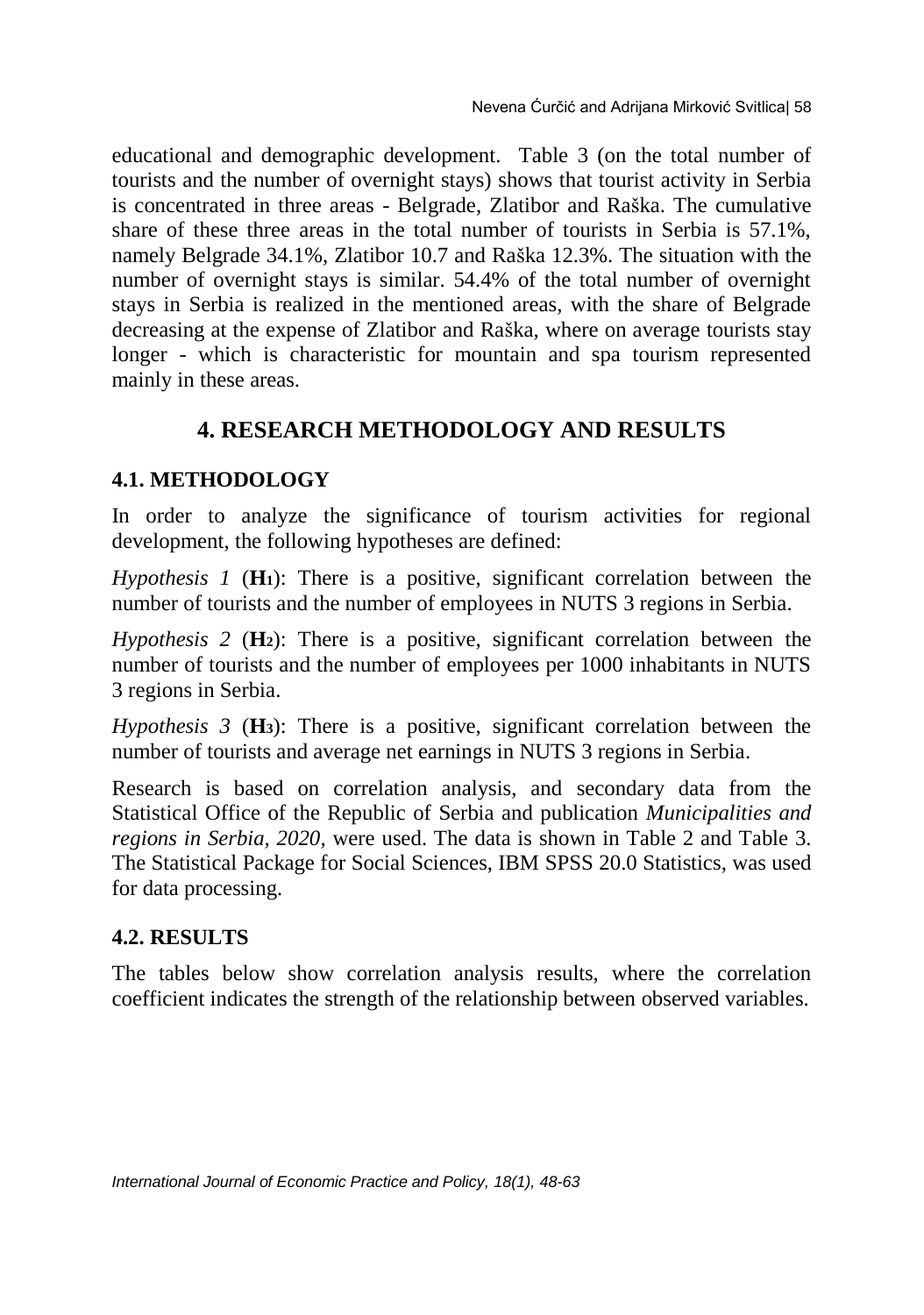### Table 4

*Correlation between number of tourists and number of employees*

|                            |                            | Number of<br>tourists | Number of<br>employees |
|----------------------------|----------------------------|-----------------------|------------------------|
|                            | <b>Pearson Correlation</b> |                       | <b>4 米米</b><br>.911    |
| <b>Number of tourists</b>  | $Sig. (2-tailed)$          |                       | .000                   |
|                            | N                          | 25                    | 25                     |
|                            | <b>Pearson Correlation</b> | **<br>.911            |                        |
| <b>Number of employees</b> | $Sig. (2-tailed)$          | .000                  |                        |
|                            | N                          | 25                    | 25                     |

*Note*. Authors calculation. \*\* Correlation is significant at the 0.01 level (2-tailed).

Based on the results in Table 4, it can be concluded that there is a positive, significant correlation between the number of tourists and the number of employees in NUTS 3 regions in Serbia (*Hypothesis 1* is supported), and that link between these variables is very strong  $(r = 0.911; p = 0.000)$ .

Table 5

*Correlation between number of tourists and number of employees per 1000 inhabitants*

|                                             |                            | Number of<br>tourists | Number of<br>employees per<br>1000 inhabitants |
|---------------------------------------------|----------------------------|-----------------------|------------------------------------------------|
| <b>Number of tourists</b>                   | <b>Pearson Correlation</b> |                       | $.499***$                                      |
|                                             | $Sig. (2-tailed)$          |                       | .000                                           |
|                                             | N                          | 25                    | 25                                             |
| Number of employees per<br>1000 inhabitants | <b>Pearson Correlation</b> | $.499***$             |                                                |
|                                             | $Sig. (2-tailed)$          | .000                  |                                                |
|                                             | N                          | 25                    | 25                                             |

*Note*. Authors calculation. \*\* Correlation is significant at the 0.01 level (2-tailed).

Data presented in Table 5 show a positive, significant correlation between the number of tourists and the number of employees in NUTS 3 regions in Serbia (*Hypothesis 2* is supported), but the correlation is moderate ( $r = 0.499$ ;  $p =$ 0.000).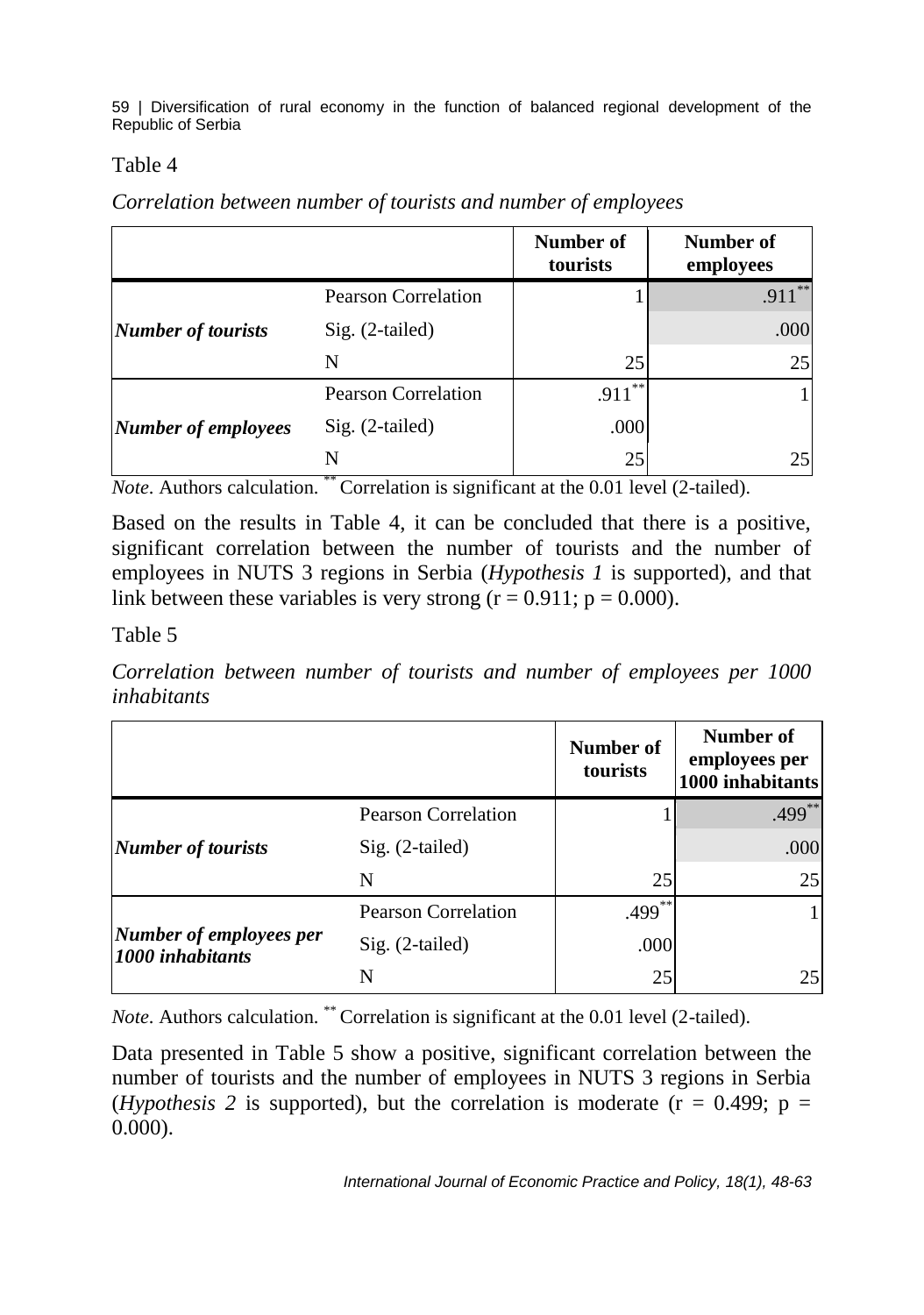## Table 6

|                           |                            | Number of<br>tourists | Average net<br>earnings |
|---------------------------|----------------------------|-----------------------|-------------------------|
|                           | <b>Pearson Correlation</b> |                       | $.665***$               |
| <b>Number of tourists</b> | Sig. (2-tailed)            |                       | .003                    |
|                           | N                          | 25                    | 25                      |
|                           | <b>Pearson Correlation</b> | $.665***$             |                         |
| Average net earnings      | $Sig. (2-tailed)$          | .003                  |                         |
|                           | N                          | 25                    | 25                      |

*Correlation between number of tourist and average net earnings*

*Note*. Authors calculation.<sup>\*\*</sup> Correlation is significant at the 0.01 level (2-tailed).

Data presented in Table 6 show a positive, significant correlation between the number of tourists and net earnings in NUTS 3 regions in Serbia (*Hypothesis 3* is supported), with moderate to strong correlation ( $r = 0.665$ ;  $p = 0.003$ ).

Although the coefficient of correlation does not show a causal relationship, results from the tables above support the assumption that tourism activities positively affect the economy of regions in Serbia. Also, while significant, these indicators do not fully reflect the importance of tourism for developing these regions and areas, given its comprehensive impact on many sectors and the characteristic spillover effect.

# **5. CONCLUSION**

Rural tourism is a significant factor in the development of rural regions. Agriculture as the main activity of the population in rural areas is usually not developed enough to be the only factor in employment. In the Strategy of Agriculture and Rural Development of the Republic of Serbia for the period 2014-2024, one of the priorities within which the operational goals of the Strategy are implemented is the diversification of the rural economy and the preservation of cultural and natural heritage, areas that are complementary to tourism. The diversification of the rural economy provides additional sources of income to rural households and provides the rural population with access to more diverse services, thus increasing their quality of life.

The pronounced polarization and growing regional inequalities are the basic features of the regional development of Serbia, which is confirmed by data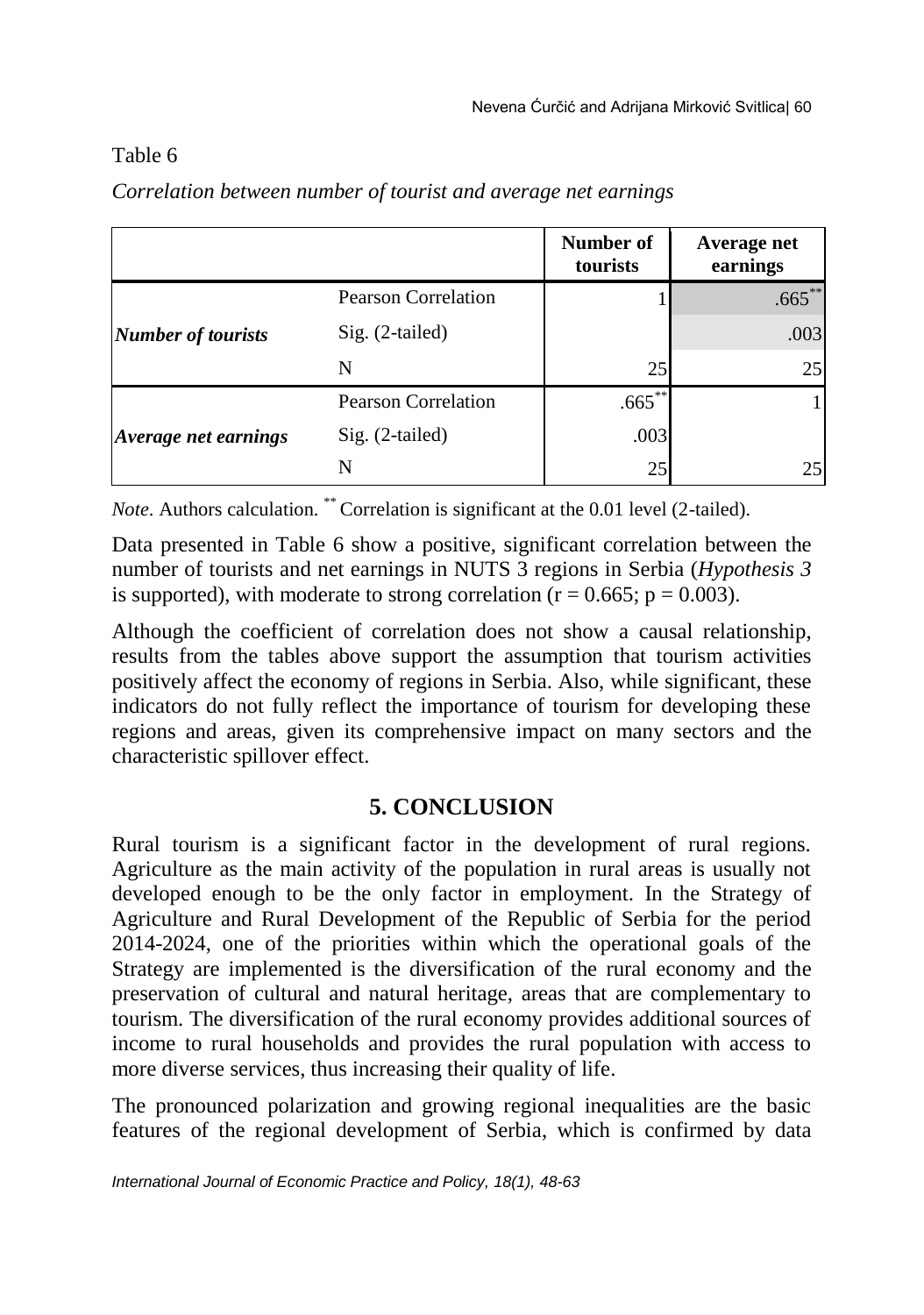shown in Tables 2 and 3. In accordance with the pronounced regional disparities according to the overall level of development, the tourist activity in Serbia is also spatially unevenly distributed. However, the distribution of tourist activity among the districts still only partially coincides with their position in the overall economic, educational and demographic development. Correlation analysis results support the defined hypotheses and indicate a positive correlation between the number of tourists and number of employees, number of employees per 1000 inhabitants and average net earnings in NUTS 3 regions in Serbia.

The future development of rural areas in Serbia should further strengthen the diversification of the rural economy based on knowledge and the growth of activities of local and regional communities. National support and investment in resources can increase the tourism potential of rural regions, which will create a sound basis for starting new businesses. Diversification in tourism development and related services should be only one of the elements of strengthening the rural economy and its market recognition.

# **REFERENCE**

- Bjeljac, Ž., Brankov, J., Ćurčić, N., & Milanović Pešić, A. (2020). Traditional sports and games in the function of sustainable development of rural tourism – a case study of "Vojvodjanska olimpijada starih sportova" (Bačko Gradište, Serbia). In *Innovative Aspects of the Development Service and Tourism* (13–18). Stavropol, Russia: Stavropol State Agrarian University, Faculty of Social and Cultural Service and Tourism, SEQUOIA.
- Blaine, T., & Golan, M. (1993). Demand for Rural Tourism: An Exploratory Study. *Annals of tourism research,* 20, 770-773.
- Cabrini, L. (2002). *Rural tourism in Europe: Experiences and perspectives*. Retrieved from [http://www.world](http://www.world-tourism.org/regional/europe/PDF/rural_en.pdf)[tourism.org/regional/europe/PDF/rural\\_en.pdf](http://www.world-tourism.org/regional/europe/PDF/rural_en.pdf)
- Ćurčić, N., Bjeljac, Ž., Terzić, A., & Mirković, A. (2018) Importance of tourism for sustainable rural development. In: *Sustainable development of tourism market: international practices and Russian experience* (36-41). Stavropol, Russia: Stavropol State Agrarian University, Faculty of Social and Cultural Service and Tourism, SEQUOIA.
- Ćurčić, N., Mirković Svitlica, A., Brankov, J., Bjeljac Ž., Pavlović, S., & Jandžiković, B. (2021). The Role of Rural Tourism in Strengthening the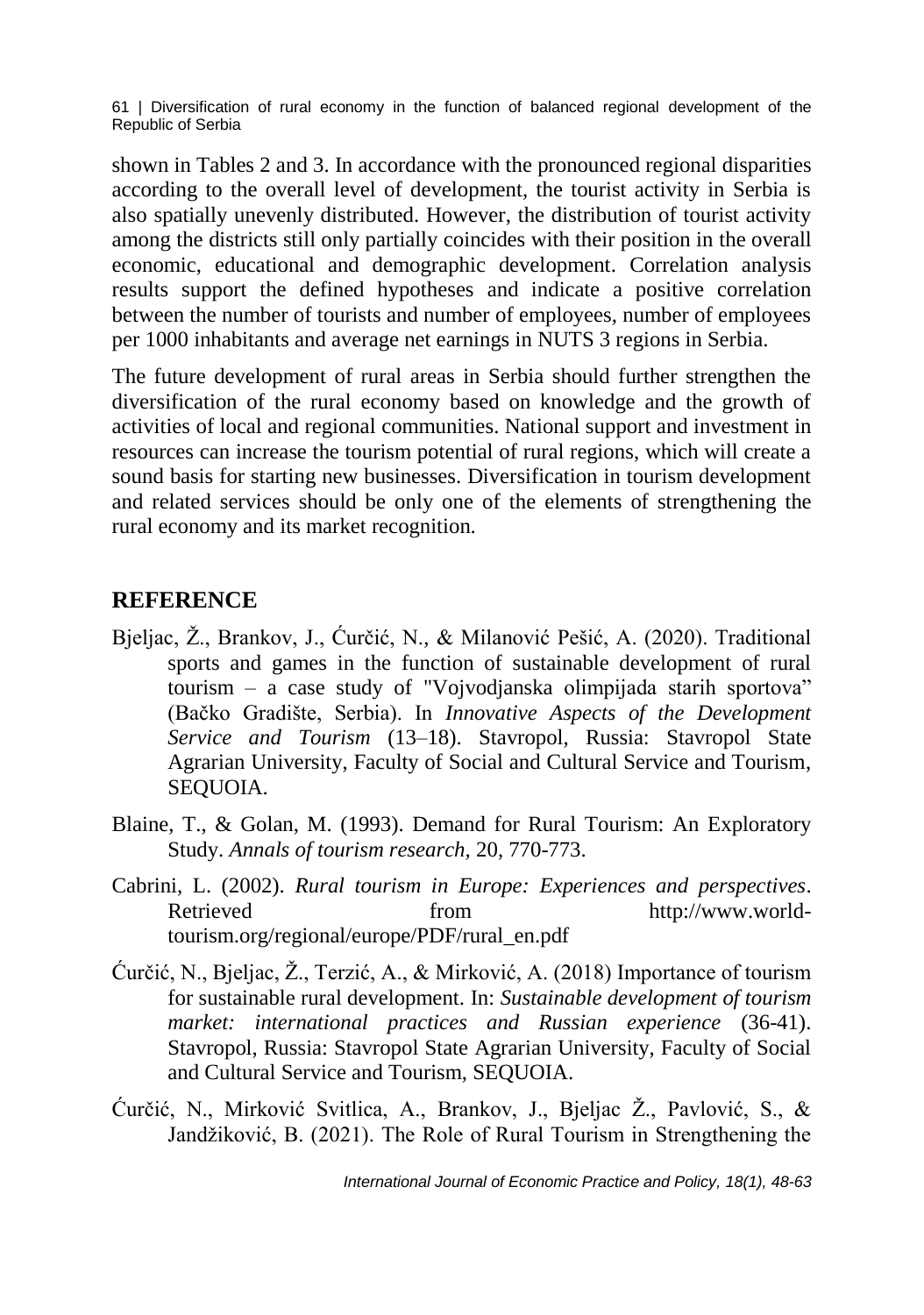Sustainability of Rural Areas: The Case of Zlakusa Village. *Sustainability*, *13*(12), 6747.

- Dernoi, I. (1991). About Rural and Farm Tourism. *Tourism Recreation Research*, *16*(1), 3-6.
- European Commission (1986). Community Action in the field of tourism. Commission communication to the Council. COM (86) 32 final, 5 February 1986. *Bulletin of the European Communities*, 4/86, 10.
- Hall, D., & Brown, F. (2000). *Tourism in peripheral areas.* Clevedon: Channel View.
- Long, A., & Van der Ploeg J. D. (1994). Endogenous development: Practices and perspectives. In *Born from within. Practice and perspectives of endogenous rural development* (1-6). Assen: Van Gorcum.
- Lowe, P. (1996). Blueprint for the rural economy. In *The rural economy and the British countryside* (187 - 202)*.* London: Earthscan.
- Law on Regional Development. Official Gazette of the RS, No 51 (2009).
- Manić, E. (2014). Održivi ruralni turizam kao factor razvoja rurlanih područja: primer Srbije. *Acta geographica Bosniae at Herzegovinae*, *1*(1), 23-34.
- Mortan, M. (2006). Agritourism Rural Development Public Administration. *Transylvanian Review of Administrative Sciences*, 16, 101-105.
- OECD (1994). *Tourism strategies and rural development*. Paris, p.14. Retrieved from https://www.oecd.org/cfe/tourism/2755218.pdf
- Pavlović, N., & Kovačević-Berleković, B. (2018). Turizam kao pokretač razvoja ruralnih prostora - studija slučaja jugoistočne Bačke. *Škola biznisa*, 1/2018, 105-122.
- Ploeg, J. D., & Renting, H. (2000). Impact and potential: A comparative Review of European Rural Development Practice. *Sociologia Ruralis, 40*(4), 529- 543.
- Pugliese, P. (2001). Organic Farming and Sustainable Rural Development: A Multifaceted and Promising Convergence. *Sociologia Ruralis*, *41*(1), 112-130.
- Statistical Office of the Republic of Serbia (2020). *Municipalities and regions in Serbia*, 2020. Beograd. Retrieved from https://publikacije.stat.gov.rs/G2020/PdfE/G202013047.pdf

*International Journal of Economic Practice and Policy, 18(1), 48-63*